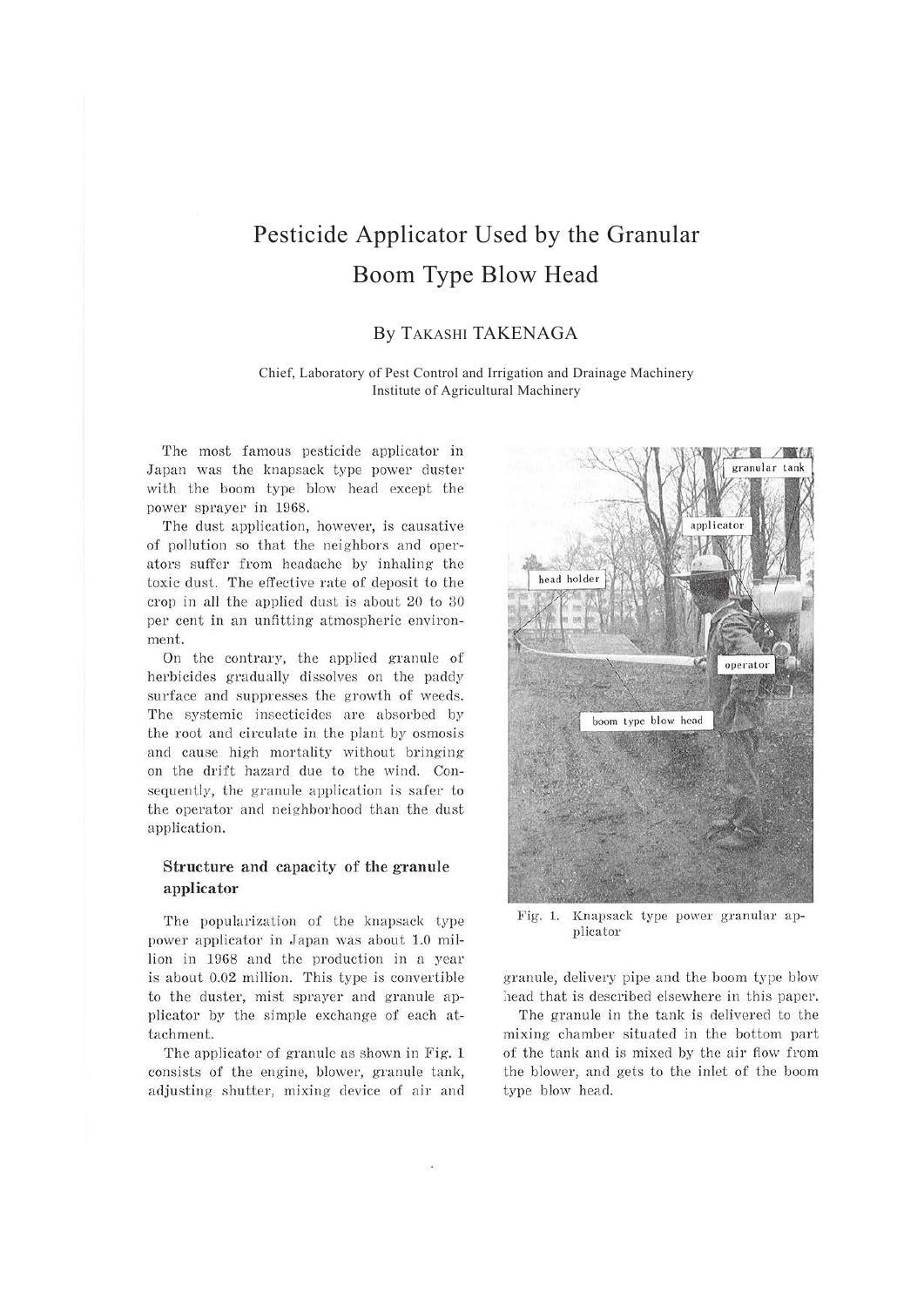The discharge rate of granule is adjusted by the shutter that differentiates the area to pass the granule or the air flow as explained by M. Ariyoshi in 1970." All centrifugal type blowers are made of aluminum alloy, and are driven by a two-cycle gasoline engine with the displacement of 30 to 40 cc. The revolution per minute is about 7,000 to 7,500 to decrease the weight of the knapsack. In the middle part of the blower casing, there is a small hole which is connected through a pipe with the mixing device in the bottom of the tank. Therefore, the velocity and flow rate of the air, size of the particle and specific gravity of the granule must suit with each other in the mixing device. When the granule does not agree with the design of the mixing device, the discharge rate per minute becomes irregular or the discharge is stopped to make a bridge of a concave space in the bottom of the tank. The discharge rate per minute should be set within the range of the travelling speed made by the following formula  $(1)$ . The excessively large discharge rate per minute and the excessively high travelling speed V, which are given by the swath width L and the applying rate Q determined by the applicator and the pesticide, make the worker unable to walk in the foot path or paddy field. On the other hand, the excessively small rate causes the waste of the applying time as explained in the formula  $(2)$ .

For the applicator, the applying rate per acre is 27 lbs, the discharge rate per minute is 2.0 lbs, and the swath width is 66 ft or 99 ft by using the boom type blow head, so that the work is carried out perfectly. The working acreage per 4 to 5 hours in one day in the paddy field is about 5, and the applying acreage per pest control work is about 15. The applying work can be done by only two persons: one drives the applicator (the weight of the knapsack is about 20 to 30 lbs. empty), and the other holds it by the end of the head, so that labor saving and the high efficiency are excellent.

#### **Device of the boom type blow head**

Fig. 2 illustrates four types of the granular boom type blow head in 1970. The mixtures of the granule and air are caught by the



Fig. 2. Granular boom type blow head

guide, insert and throttle, and discharged from each hole situated in the bottom of the boom. Thus, the granule is distributed evenly in a straight line from the boom type blow head of  $66-99$  ft swath width. This head of the plastic tube can be folded in a long band and wound on to a reel because of the thin tube of 0.1 mm.

On the application, as soon as the head holder expands the tube from the applicator to the other side near the field and the operator fixes the end of the tube on the applicator and drives the blower, the head (i.e. the tube) rises up horizontally on the paddy field and discharges the mixture of granule and air to the rice from each hole opened at some intervals.

Some parts of the applied granular insecticides are deposited on the leaves and exterminate immediately the insects but others drop on the paddy surface and put in motion the control effect by osmosis. The fine granule is more easily deposited on the leaves to bring on the high mortality than the coarse granule.

On application at the field, it is essential that the operator and head holder walk about at a constant speed, holding the head in a horizontal position on the rice crown. The speed is as follows :

> $V=7.26\times10^{2}q/LQ(ft/\text{sec})$  $=4.95\times10^{2}q/LQ(MPH)$  .........(1)

then,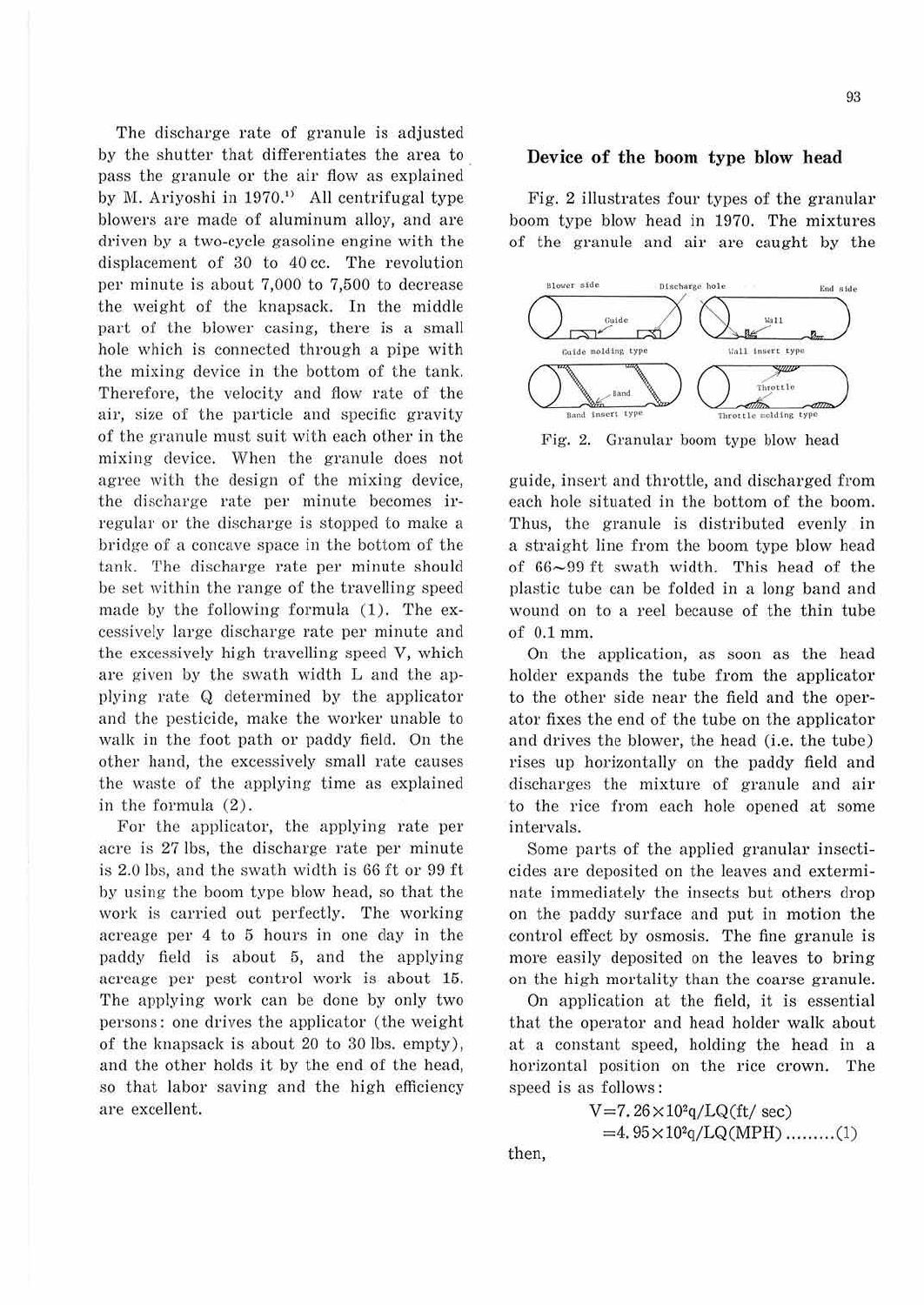q: discharge rate (1bs/min), L: swath width (ft)  $Q$ : (1bs/acre), V: travelling speed

On the other hand, the applying time per acre T (except supply and turning at the end of the field et al.) is

> $T = Q/q(min) = 4.95$ xl02/VL(min) ... ... ......... (2)

Under this formula, the more the speed and the larger the swath width are, the less the applying time becomes. The limit of the speed in the paddy or the foot path is 1.3 or 1.9 ft/ sec, and the swath width is 66 or 99 ft in this knapsack type.

## **Evenness of distributed granule and formulation of chemicals**

Many studies concerning the evenness of granule application have been conducted since 1967 by using insecticides and herbicides and the formulation of granule was discovered as coarse  $(10-48 \text{ mesh})$ , fine  $(48-150 \text{ mesh})$ , and a mixture of granule and dust.

On the other hand, the wall insert, band insert, and guide molding types et al. have been developed from the boom type blow head. But in the early period of the new formulation, some blow heads distributed it uneven for insufficient inserts, and the other heads were left over it inside of the boom.

The formulation of granule of too light weight and fine particle concentrates its distribution at the end of the boom to cause the photo-toxicity to crops by herbicides or insecticides, because it is blown away to the end of tube by high speed air blow and is discharged out of the last hole.

In 1970, the Institute of Agricultural Machinery (1AM) published the report titled "Mutual Improvements of Boom Type Blow Head and Granule Formulation". The blow heads used were of four types as shown in Fig. 2 and granules were of 10 formulations as shown in Table 1.

The testing methods were authorized by IAM in Japan, based on the OECD testing code of granule fertilizer, and the testing devices consist of a travelling carriage with the frame, sampling boxes of  $50 \times 100 \times 15$  centimeters in size (surface area is 0.5 sq m) which are placed on line with the boom type blow head. The wheel-barrow moves with the carriage at the end of the head.

The carriage is operated by an electric motor at the speed calculated by the formula ( 1), and the granule is discharged down to the boxes at the discharge rate, 27 lbs/acre, which farmers have actually adopted in the fields.

After that, the weight of the granule in

| Granule     | Diameter<br>(mm) | Specific<br>gravity | Angle of<br>repose | Name of pest*       |
|-------------|------------------|---------------------|--------------------|---------------------|
| Diazinon    | $0.3 - 0.8$      | 1.40                | 37.6               | Borer, leafhopper   |
| MCC         | $0.5 - 0.8$      | 1.00                | 33.8               | Barnyard grass      |
| MPP. MCP    | $0, 3 - 0, 8$    | 0.78                | 43.6               | Borer, leafhopper   |
| MIP. SPANON | $0.4 - 1.0$      | 0.81                | 37.1               | Borer, leafhopper   |
| KITAZIN P   | $0.6 - 1.7$      | 0.99                | 34.3               | Rice blast          |
|             |                  |                     |                    | Leaf spot withering |
| <b>CNP</b>  | $0.3 - 0.8$      | 1.01                | 34.3               | Barnyard grass      |
| 2, 4PA, ATA | $0.08 - 0.6$     | 1.15                | 35.2               | Leafhopper          |
| <b>BPMC</b> | $0.08 - 0.4$     | 1.09                | 33.9               | Borer, leafhopper   |
| Diazinon    | $0.08 - 0.4$     | 1.33                | 36.9               | Borer, leafhopper   |
| SMI. NAC**  |                  |                     | 48.2               | Borer, leafhopper   |

**Table 1. Tested granules** 

\* Names are representative examples

\*\* Formulation is mixture of fine dust and granule (2 : 1)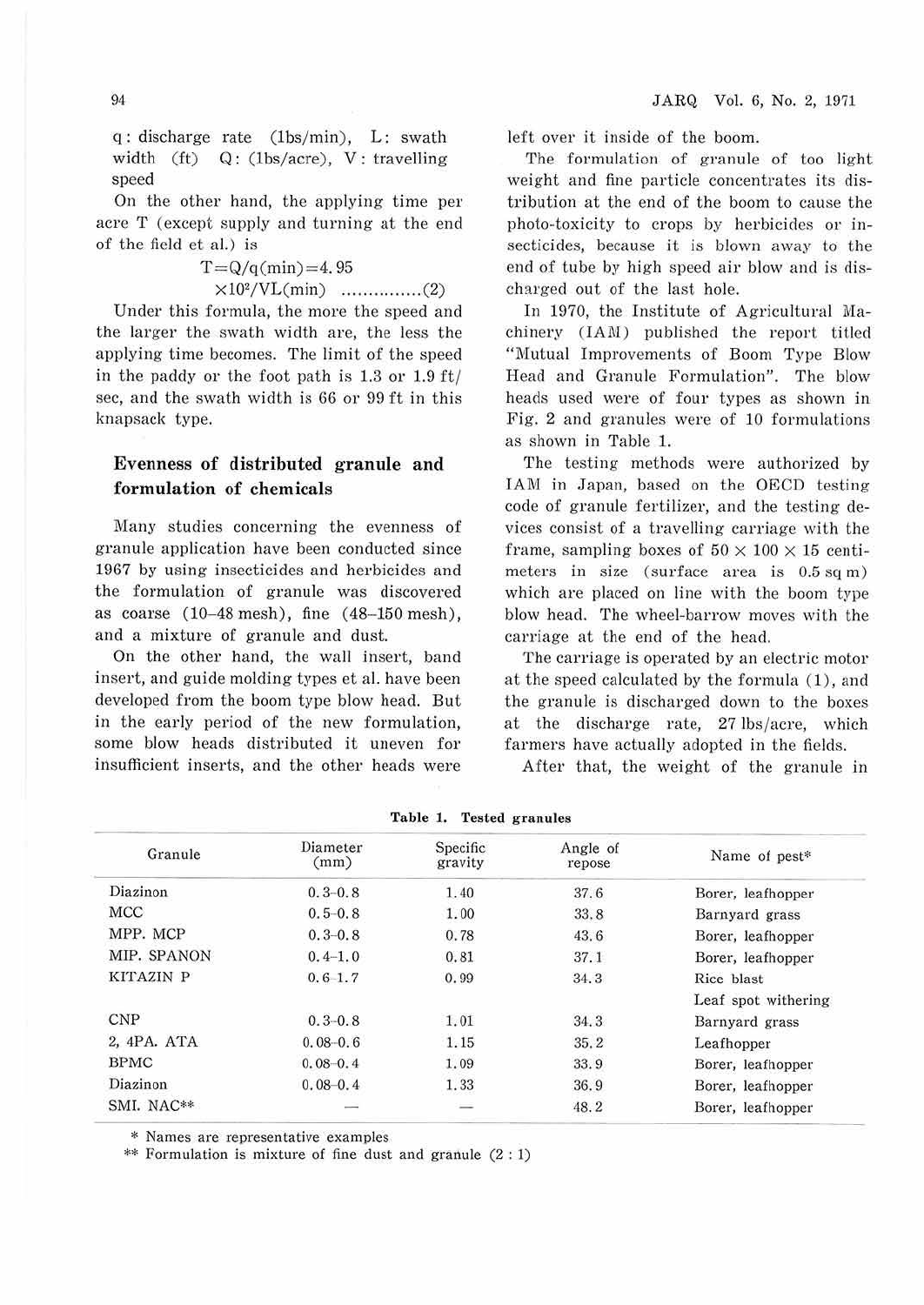

Fig. 3-1. Distribution of coarse granule



Distances in line with boom type blow head ( m )

Fig. 3-2. Distribution of fine granule



Distances in line with boom type blow head ( m )

Fig. 3-3. Distribution of mixture dust and granule  $(2:1)$ 

each box is counted out by the balance, and the evenness of the distribution is calculated by the following formula (3):

$$
C.V. = \sqrt{\frac{(x-\bar{x})^2/(n-1)}{\bar{x}}}\,(\%) \quad ......(3)
$$